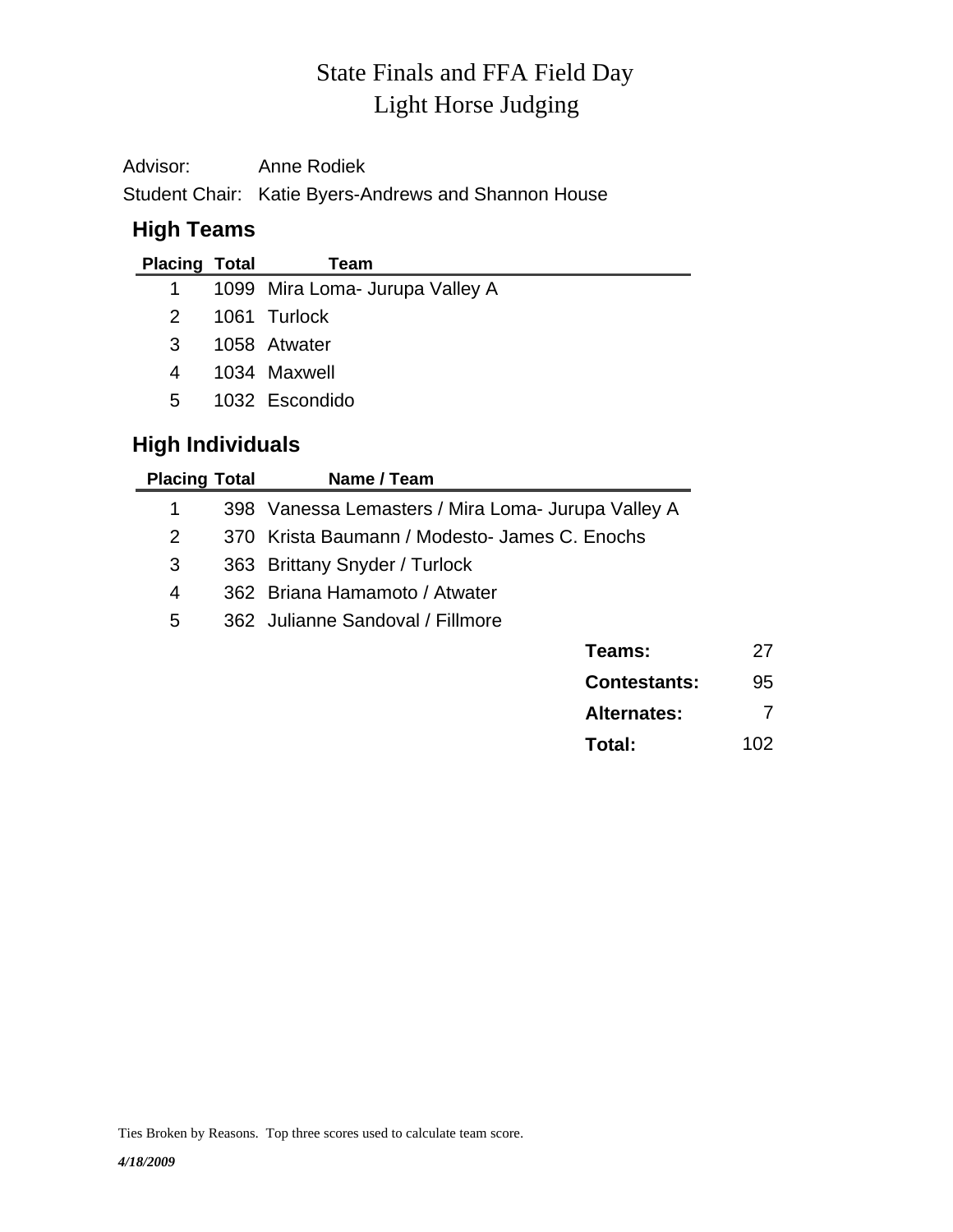# State Finals and FFA Field Day **Contract Contract Contract Contract Contract Contract Contract Contract Contract Contract Contract Contract Contract Contract Contract Contract Contract Contract Contract Contract Contract C**

## **Team Results**

|                     | Halter 1 Qrt Halter 2 Qrt<br><b>Hrs Stallions</b> | <b>Hrs Mares</b> | Halter <sub>3</sub><br>Hackney<br>Horses | Hunters in<br>Hand | Halter 4 Halter Rsn 1- Halter Rsn 2-<br><b>Qrt Hrs</b><br><b>Stallions</b> | Qtr Hrs<br>Mares | Perform 1-<br>Reining | West.<br>Pleasure | Perform 2- Perform Rsn<br>1 Reining | Tie | Total Place |                |
|---------------------|---------------------------------------------------|------------------|------------------------------------------|--------------------|----------------------------------------------------------------------------|------------------|-----------------------|-------------------|-------------------------------------|-----|-------------|----------------|
| Arroyo Grande       | 122                                               | 127              | 130                                      | 100                | 25                                                                         | 25               | 86                    | 126               | 25                                  | 75  | 766         | 23             |
| Atascadero          | 101                                               | 91               | 131                                      | 108                | 102                                                                        | 57               | 114                   | 142               | 71                                  | 230 | 917         | 21             |
| Atwater             | 94                                                | 116              | 142                                      | 138                | 104                                                                        | 93               | 127                   | 142               | 102                                 | 299 | 1058        | $\mathbf{3}$   |
| Chico               | 93                                                | 137              | 123                                      | 117                | 79                                                                         | 90               | 121                   | 119               | 103                                 | 272 | 982         | 13             |
| Chino-Don Lugo      | 92                                                | 114              | 141                                      | 136                | 89                                                                         | 58               | 141                   | 119               | 78                                  | 225 | 968         | 16             |
| Clovis A            | 102                                               | 115              | 137                                      | 93                 | 110                                                                        | 76               | 129                   | 148               | 83                                  | 269 | 993         | 10             |
| Coalinga            | 58                                                | 69               | 91                                       | 90                 | 15                                                                         | 36               | 90                    | 83                | 45                                  | 96  | 577         | 26             |
| Escondido           | 101                                               | 130              | 141                                      | 138                | 84                                                                         | 75               | 108                   | 150               | 105                                 | 264 | 1032        | $\sqrt{5}$     |
| Exeter A            | 96                                                | 101              | 144                                      | 116                | 92                                                                         | 81               | 145                   | 141               | 100                                 | 273 | 1016        | $\overline{7}$ |
| Fallbrook           | 55                                                | 76               | 72                                       | 72                 | 60                                                                         | 45               | 65                    | 94                | 58                                  | 163 | 597         | 25             |
| Fillmore            | 116                                               | 124              | 133                                      | 120                | 112                                                                        | 60               | 116                   | 141               | 80                                  | 252 | 1002        | 9              |
| Fresno - Central We | 112                                               | 104              | 134                                      | 102                | 109                                                                        | 70               | 126                   | 122               | 84                                  | 263 | 963         | 17             |
| Livingston          | 99                                                | 128              | 142                                      | 118                | 100                                                                        | 76               | 132                   | 122               | 105                                 | 281 | 1022        | 6              |
| Lodi A              | 86                                                | 128              | 147                                      | 112                | 91                                                                         | 73               | 141                   | 149               | 85                                  | 249 | 1012        | 8              |
| Lodi B              | 58                                                | 60               | 94                                       | 67                 | 42                                                                         | 22               | 80                    | 81                | 15                                  | 79  | 519         | 27             |
| Maxwell             | 94                                                | 101              | 133                                      | 131                | 102                                                                        | 81               | 139                   | 131               | 122                                 | 305 | 1034        | $\overline{4}$ |
| Merced              | 91                                                | 113              | 135                                      | 141                | 93                                                                         | 82               | 112                   | 136               | 90                                  | 265 | 993         | 11             |
| Mira Loma- Jurupa   | 101                                               | 114              | 135                                      | 148                | 122                                                                        | 89               | 139                   | 149               | 102                                 | 313 | 1099        | $\mathbf 1$    |
| Modesto- James C.   | 93                                                | 111              | 132                                      | 140                | 92                                                                         | 85               | 102                   | 136               | 98                                  | 275 | 989         | 12             |
| Nipomo A            | 98                                                | 122              | 130                                      | 106                | 99                                                                         | 96               | 125                   | 123               | 80                                  | 275 | 979         | 14             |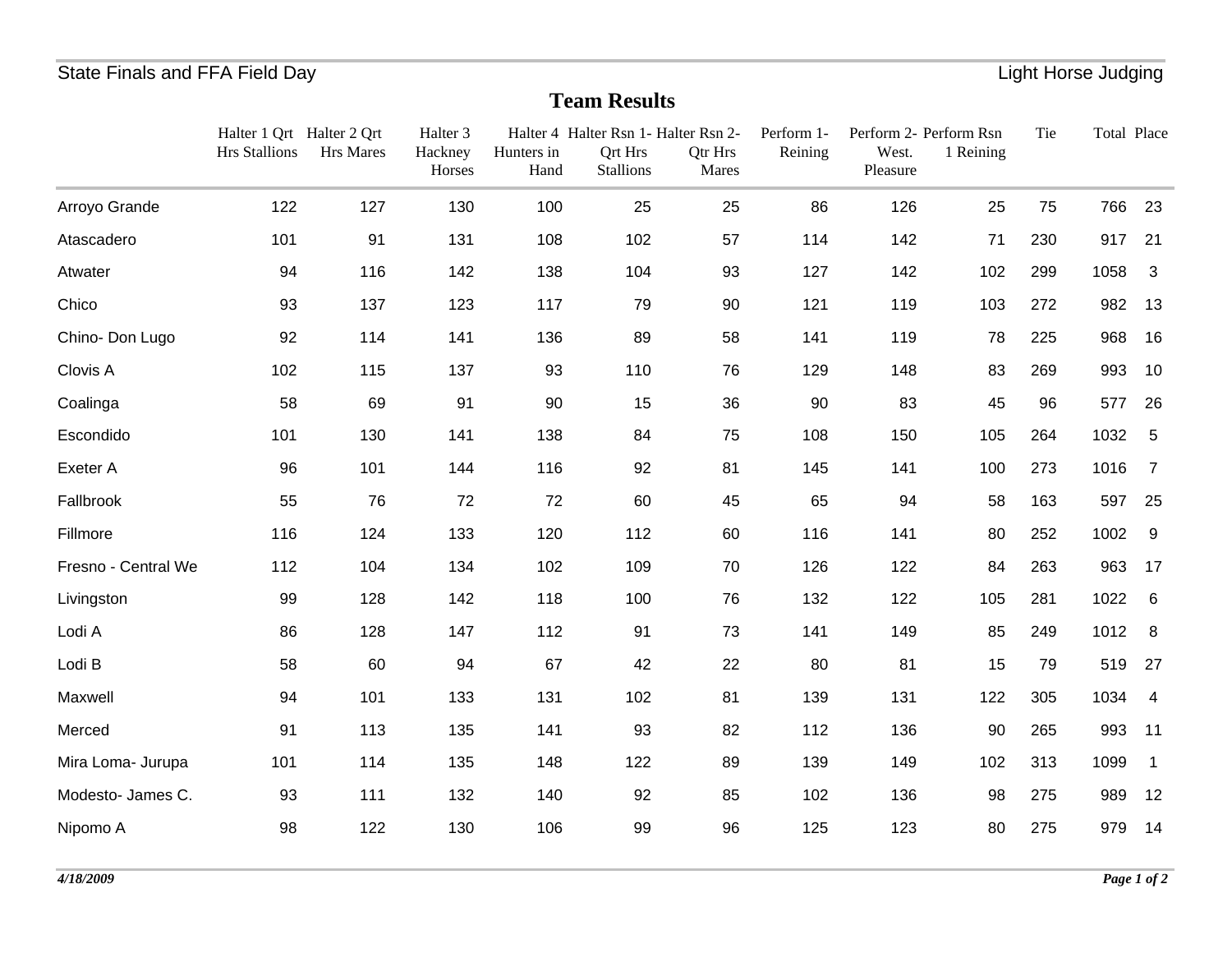## State Finals and FFA Field Day **Contract Contract Contract Contract Contract Contract Contract Contract Contract Contract Contract Contract Contract Contract Contract Contract Contract Contract Contract Contract Contract C**

## **Team Results**

|                                                                        | <b>Hrs Stallions</b> | Halter 1 Qrt Halter 2 Qrt<br><b>Hrs Mares</b> | Halter <sub>3</sub><br>Hackney<br>Horses | Hunters in | Hand           |   | Qrt Hrs<br><b>Stallions</b> | Halter 4 Halter Rsn 1- Halter Rsn 2-<br>Qtr Hrs<br>Mares | Perform 1-<br>Reining | West.<br>Pleasure | Perform 2- Perform Rsn<br>1 Reining | Tie | Total Place |                |
|------------------------------------------------------------------------|----------------------|-----------------------------------------------|------------------------------------------|------------|----------------|---|-----------------------------|----------------------------------------------------------|-----------------------|-------------------|-------------------------------------|-----|-------------|----------------|
| Oceanside- El Cami                                                     | 103                  | 108                                           | 144                                      |            | 112            |   | 109                         | 70                                                       | 120                   | 135               | 78                                  | 257 | 979         | 15             |
| Poway                                                                  | 124                  | 98                                            | 137                                      |            | 115            |   | 75                          | 58                                                       | 137                   | 148               | 52                                  | 185 | 944         | 19             |
| Riverside- Norte Vist                                                  | 85                   | 125                                           | 138                                      |            | 139            |   | $\mathbf 0$                 | 5                                                        | 121                   | 110               | 5                                   | 10  | 728         | -24            |
| San Jacinto                                                            | 101                  | 132                                           | 124                                      |            | 117            |   | 90                          | 93                                                       | 99                    | 118               | 80                                  | 263 | 954         | 18             |
| Santa Rosa                                                             | 82                   | 124                                           | 139                                      |            | 116            |   | 71                          | 63                                                       | 128                   | 148               | 61                                  | 195 | 932         | -20            |
| <b>Tulare A</b>                                                        | 101                  | 99                                            | 127                                      |            | 112            |   | 75                          | 65                                                       | 130                   | 137               | 66                                  | 206 | 912         | 22             |
| Turlock                                                                | 146                  | 120                                           | 135                                      |            | 131            |   | 135                         | 71                                                       | 128                   | 130               | 65                                  | 271 | 1061        | $\overline{2}$ |
| Ties Broken by Reasons. Top three scores used to calculate team score. |                      |                                               |                                          |            |                |   |                             |                                                          |                       |                   |                                     |     |             |                |
| <b>Class</b>                                                           |                      |                                               | Max Score Official Cut 1 Cut 2 Cut 3     |            |                |   |                             |                                                          |                       |                   |                                     |     |             |                |
| 01 Halter 1 Qrt Hrs Stallions                                          |                      |                                               | 50                                       | 2413       | 1              | 4 | 3                           |                                                          |                       |                   |                                     |     |             |                |
| 02 Halter 2 Qrt Hrs Mares                                              |                      |                                               | 50                                       | 3421       | 3              |   | 4                           |                                                          |                       |                   |                                     |     |             |                |
| 03 Halter 3 Hackney Horses                                             |                      |                                               | 50                                       | 2134       | 4              |   | 1                           |                                                          |                       |                   |                                     |     |             |                |
| 04 Halter 4 Hunters in Hand                                            |                      |                                               | 50                                       | 1432       | $\overline{2}$ | 2 | 3                           |                                                          |                       |                   |                                     |     |             |                |
| 05 Halter Rsn 1-Qrt Hrs Stallions                                      |                      |                                               | 50                                       |            |                |   |                             |                                                          |                       |                   |                                     |     |             |                |
| 06 Halter Rsn 2-Qtr Hrs Mares                                          |                      |                                               | 50                                       |            |                |   |                             |                                                          |                       |                   |                                     |     |             |                |
| 07 Perform 1-Reining                                                   |                      |                                               | 50                                       | 4213       | 4              |   | 4                           |                                                          |                       |                   |                                     |     |             |                |
| 08 Perform 2-West. Pleasure                                            |                      |                                               | 50                                       | 2431       | 6              |   | 4                           |                                                          |                       |                   |                                     |     |             |                |

09 50 Perform Rsn 1 Reining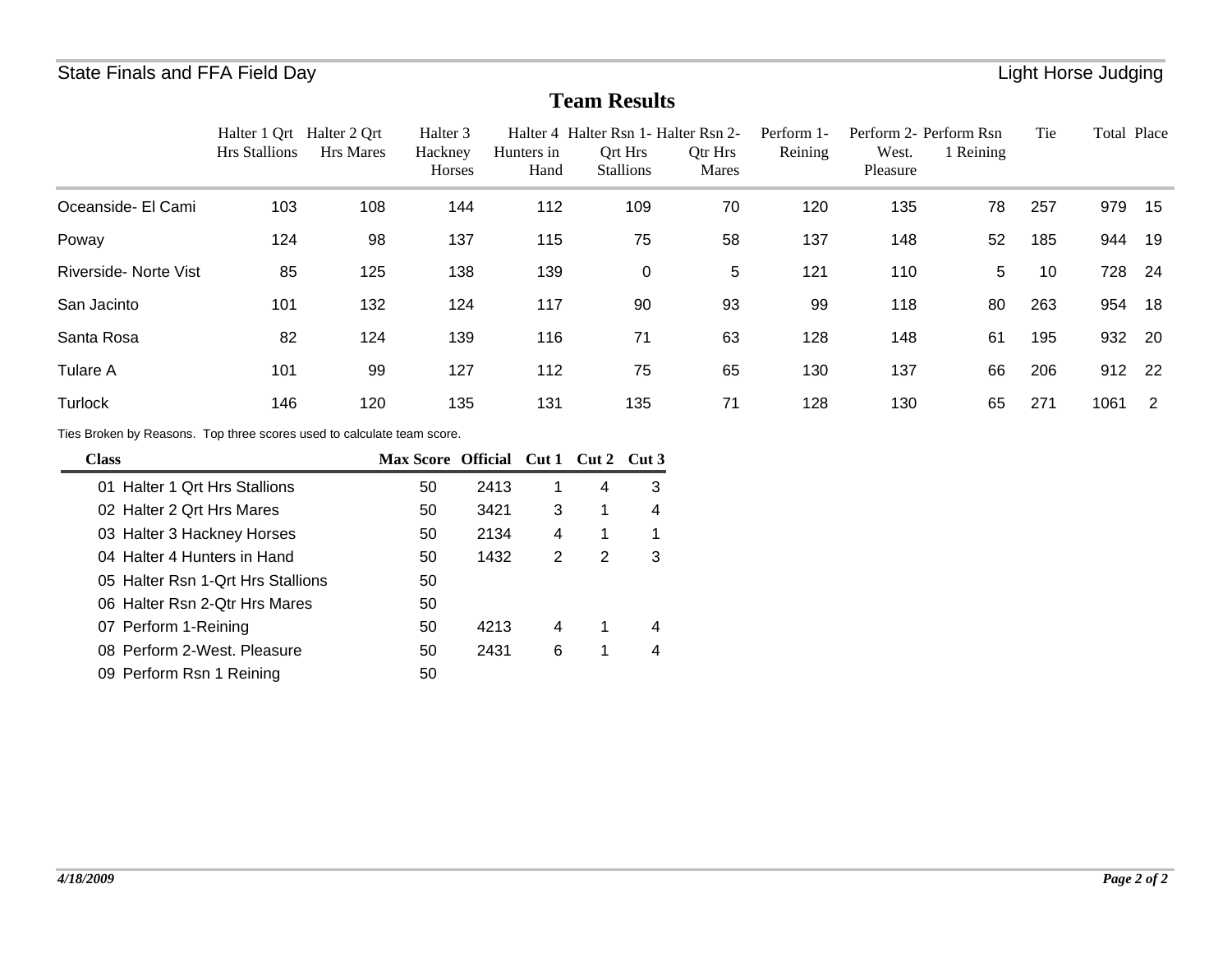|                        | Halter 1 Qrt Halter 2 Qrt<br>Hrs Stallions Hrs Mares |    | Halter <sub>3</sub><br>Hackney<br>Horses | Halter 4<br>Hunters in<br>Hand | <b>Qrt Hrs</b><br><b>Stallions</b> | Halter Rsn 1- Halter Rsn 2- Perform 1-<br><b>Qtr Hrs</b><br>Mares | Reining | West.<br>Pleasure | Perform 2- Perform Rsn<br>1 Reining | Tie     | Total      | Place          |
|------------------------|------------------------------------------------------|----|------------------------------------------|--------------------------------|------------------------------------|-------------------------------------------------------------------|---------|-------------------|-------------------------------------|---------|------------|----------------|
| <b>Arroyo Grande</b>   |                                                      |    |                                          |                                |                                    |                                                                   |         |                   |                                     |         | <u>766</u> | 23             |
| Angelica Mendez        | 40                                                   | 40 | 34                                       | 29                             | 0                                  | 0                                                                 | 26      | 40                | 0                                   | 0       | 209*       | 98             |
| <b>Ashley Salinas</b>  | 44                                                   | 44 | 50                                       | 34                             | 25                                 | 25                                                                | 28      | 44                | 25                                  | 75      | 319 * 50   |                |
| Marisa Salinas         | 38                                                   | 43 | 46                                       | 37                             | 0                                  | 0                                                                 | 32      | 42                | $\mathbf 0$                         | 0       | 238* 96    |                |
| <b>Atascadero</b>      |                                                      |    |                                          |                                |                                    |                                                                   |         |                   |                                     |         | 917        | 21             |
| <b>Alison Gonzales</b> | 34                                                   | 25 | 32                                       | 44                             | 40                                 | 18                                                                | 31      | 49                | 23                                  | 0<br>81 | 296* 78    |                |
| Alison Wright          | 39                                                   | 32 | 49                                       | 35                             | 21                                 | 18                                                                | 39      | 49                | 20                                  | 59      | 302 * 75   |                |
| Emily Thompson         | 28                                                   | 34 | 50                                       | 29                             | 41                                 | 21                                                                | 44      | 44                | 28                                  | 90      | 319* 49    |                |
| <b>Atwater</b>         |                                                      |    |                                          |                                |                                    |                                                                   |         |                   |                                     |         | 1058       | $\overline{3}$ |
| Briana Hamamoto        | 26                                                   | 44 | 47                                       | 44                             | 44                                 | 28                                                                | 42      | 50                | 37                                  | 109     | 362*       | $\overline{4}$ |
| Kaylyn Schiber         | 34                                                   | 32 | 46                                       | 50                             | 32                                 | 30                                                                | 41      | 42                | 35                                  | 97      | 342*       | 25             |
| Nikki Schiber          | 34                                                   | 40 | 49                                       | 44                             | 28                                 | 35                                                                | 44      | 50                | 30                                  | 93      | 354* 18    |                |
| Sasha Del Muro         | 34                                                   | 44 | 49                                       | 45                             | 33                                 | 23                                                                | 30      | 49                | 23                                  | 79      | 330        | 35             |
| <b>Chico</b>           |                                                      |    |                                          |                                |                                    |                                                                   |         |                   |                                     |         | 982        | <u>13</u>      |
| Callie McCarthy        | 34                                                   | 44 | 42                                       | 37                             | 25                                 | 27                                                                | 32      | 36                | 45                                  | 97      | $322*$     | 45             |
| <b>Camber Carron</b>   | 36                                                   | 44 | 40                                       | 35                             | 26                                 | 25                                                                | 49      | 37                | 20                                  | 71      | $312*$     | 63             |
| Kayla Beane            | 23                                                   | 49 | 41                                       | 45                             | 28                                 | 38                                                                | 40      | 46                | 38                                  | 104     | 348* 21    |                |
| Chino- Don Lugo        |                                                      |    |                                          |                                |                                    |                                                                   |         |                   |                                     |         | 968        | <u>16</u>      |
| Alana Mathews          | 28                                                   | 35 | 50                                       | 47                             | 26                                 | 15                                                                | 46      | 49                | 20                                  | 61      | $316*$     | 54             |
| <b>Brittany Kelly</b>  | 41                                                   | 44 | 50                                       | 47                             | 29                                 | 20                                                                | 49      | 44                | 30                                  | 79      | 354*       | 19             |
| Juan Limon             | 28                                                   | 32 | 45                                       | 44                             | 23                                 | 21                                                                | 40      | 37                | 11                                  | 55      | 281        | 83             |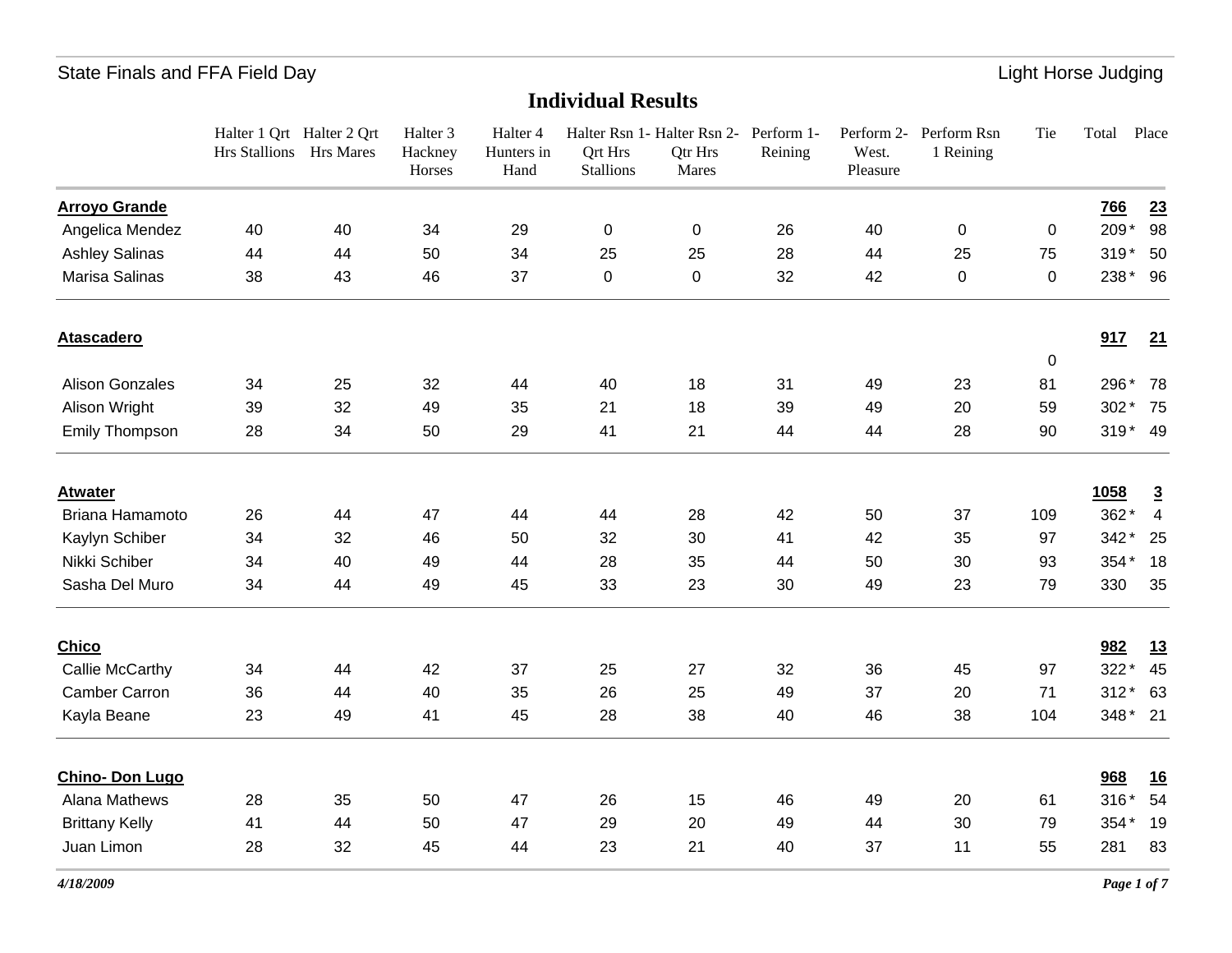#### **Individual Results**

|                      | Halter 1 Qrt Halter 2 Qrt<br>Hrs Stallions Hrs Mares |    | Halter <sub>3</sub><br>Hackney<br>Horses | Halter 4<br>Hunters in<br>Hand | <b>Qrt Hrs</b><br><b>Stallions</b> | Halter Rsn 1- Halter Rsn 2- Perform 1-<br>Qtr Hrs<br>Mares | Reining | West.<br>Pleasure | Perform 2- Perform Rsn<br>1 Reining | Tie | Total    | Place                    |
|----------------------|------------------------------------------------------|----|------------------------------------------|--------------------------------|------------------------------------|------------------------------------------------------------|---------|-------------------|-------------------------------------|-----|----------|--------------------------|
| Theresa Truran       | 23                                                   | 35 | 41                                       | 42                             | 34                                 | 23                                                         | 46      | 26                | 28                                  | 85  | 298* 76  |                          |
| <b>Clovis A</b>      |                                                      |    |                                          |                                |                                    |                                                            |         |                   |                                     |     | 993      | 10                       |
| <b>Alexis Greene</b> | 23                                                   | 40 | 46                                       | 33                             | 33                                 | 24                                                         | 41      | 49                | 28                                  | 85  | $317*$   | 52                       |
| <b>Austin Perry</b>  | 39                                                   | 28 | 50                                       | 33                             | 35                                 | 20                                                         | 44      | 50                | 35                                  | 90  | 334*     | 30                       |
| <b>Melanie Diaz</b>  | 28                                                   | 35 | 44                                       | 44                             | 29                                 | 20                                                         | 30      | 49                | 35                                  | 84  | 314      | 59                       |
| <b>Shaley Hunter</b> | 40                                                   | 47 | 41                                       | 27                             | 42                                 | 32                                                         | 44      | 49                | 20                                  | 94  | 342* 26  |                          |
| <b>Clovis B</b>      |                                                      |    |                                          |                                |                                    |                                                            |         |                   |                                     |     |          |                          |
| Delayna Fitzgerald   | 26                                                   | 40 | 41                                       | 43                             | 33                                 | 25                                                         | 44      | 49                | 40                                  | 98  | 341      |                          |
| <b>Hollie Hunter</b> | 40                                                   | 33 | 41                                       | 33                             | 34                                 | 20                                                         | 44      | 42                | 30                                  | 84  | 317      |                          |
| Kailey Barlow        | 26                                                   | 32 | 46                                       | 42                             | 35                                 | 25                                                         | 44      | 49                | 40                                  | 100 | 339      |                          |
| Coalinga             |                                                      |    |                                          |                                |                                    |                                                            |         |                   |                                     |     | 577      | 26                       |
| Infante Filiberto    | 22                                                   | 29 | 47                                       | 43                             | 0                                  | 12                                                         | 40      | 46                | 10                                  | 22  | 249*     | 92                       |
| Jena Colvin          | 36                                                   | 40 | 44                                       | 47                             | 15                                 | 24                                                         | 50      | 37                | 35                                  | 74  | 328 * 37 |                          |
| <b>Escondido</b>     |                                                      |    |                                          |                                |                                    |                                                            |         |                   |                                     |     | 1032     | $\overline{5}$           |
| Katlyn O'Brien       | 41                                                   | 44 | 42                                       | 50                             | 34                                 | 25                                                         | 41      | 50                | 30                                  | 89  | 357*     | 12                       |
| <b>Maddy Sellier</b> | 26                                                   | 44 | 50                                       | 44                             | 25                                 | 20                                                         | 26      | 50                | 30                                  | 75  | $315*$   | 56                       |
| Melissa Moe          | 34                                                   | 42 | 49                                       | 44                             | 25                                 | 30                                                         | 41      | 50                | 45                                  | 100 | 360* 8   |                          |
| <b>Exeter A</b>      |                                                      |    |                                          |                                |                                    |                                                            |         |                   |                                     |     | 1016     | $\underline{\mathbf{7}}$ |
| Ashley McKee         | 36                                                   | 32 | 50                                       | 38                             | 32                                 | 27                                                         | 49      | 49                | 25                                  | 84  | 338*     | 27                       |
| Jonathan Rodriguez   | 25                                                   | 40 | 34                                       | 29                             | 35                                 | 30                                                         | 39      | 42                | 30                                  | 95  | 304      | 71                       |
| Kayla Sandoual       | 26                                                   | 44 | 44                                       | 38                             | 35                                 | 32                                                         | 46      | 50                | 40                                  | 107 | 355*     | 16                       |

*4/18/2009*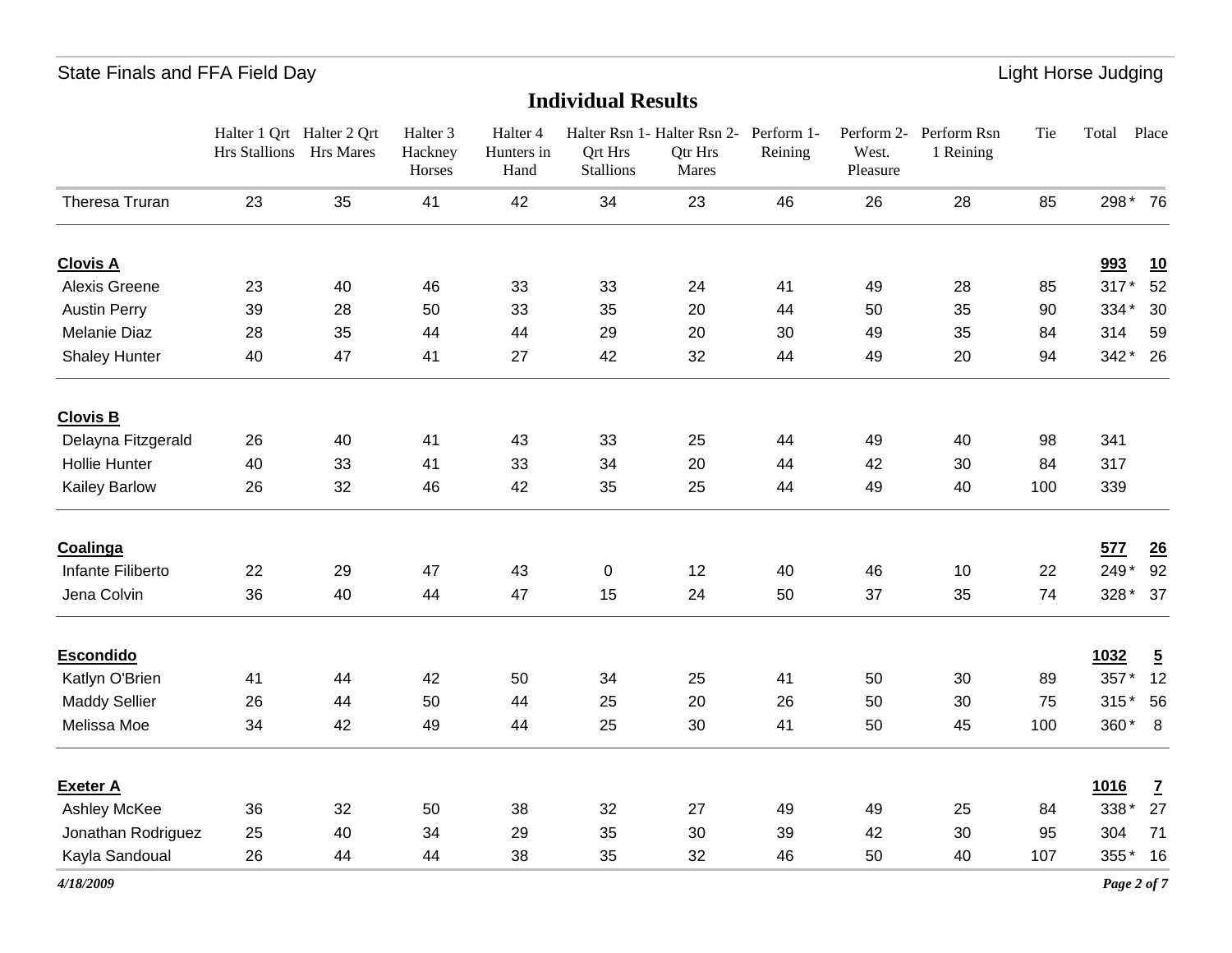|                              | Halter 1 Qrt Halter 2 Qrt<br>Hrs Stallions Hrs Mares |    | Halter <sub>3</sub><br>Hackney<br>Horses | Halter <sub>4</sub><br>Hunters in<br>Hand | Qrt Hrs<br><b>Stallions</b> | Halter Rsn 1- Halter Rsn 2- Perform 1-<br>Qtr Hrs<br>Mares | Reining | West.<br>Pleasure | Perform 2- Perform Rsn<br>1 Reining | Tie | Total  | Place                   |
|------------------------------|------------------------------------------------------|----|------------------------------------------|-------------------------------------------|-----------------------------|------------------------------------------------------------|---------|-------------------|-------------------------------------|-----|--------|-------------------------|
| Rebecca King                 | 34                                                   | 25 | 50                                       | 40                                        | 25                          | 22                                                         | 50      | 42                | 35                                  | 82  |        | 323* 42                 |
| <b>Exeter B</b>              |                                                      |    |                                          |                                           |                             |                                                            |         |                   |                                     |     |        |                         |
| Tamouzian                    | 39                                                   | 44 | 44                                       | 47                                        | 43                          | 27                                                         | 39      | 50                | 25                                  | 95  | 358    | 10                      |
| <b>Fallbrook</b>             |                                                      |    |                                          |                                           |                             |                                                            |         |                   |                                     |     | 597    | 25                      |
| Kayla James                  | 23                                                   | 44 | 40                                       | 42                                        | 27                          | 15                                                         | 26      | 50                | 28                                  | 70  | 295*   | 80                      |
| Melissa Maultsby             | 32                                                   | 32 | 32                                       | 30                                        | 33                          | 30                                                         | 39      | 44                | 30                                  | 93  |        | 302 * 73                |
| <b>Fillmore</b>              |                                                      |    |                                          |                                           |                             |                                                            |         |                   |                                     |     | 1002   | $\overline{\mathbf{3}}$ |
| <b>Arin Southwick</b>        | 34                                                   | 40 | 49                                       | 48                                        | 40                          | 15                                                         | 32      | 42                | 25                                  | 80  | 325*   | 39                      |
| Diana Gumber                 | 36                                                   | 40 | 49                                       | 30                                        | 27                          | 15                                                         | 44      | 49                | 25                                  | 67  |        | 315 * 57                |
| Julianne Sandoval            | 46                                                   | 44 | 35                                       | 42                                        | 45                          | 30                                                         | 40      | 50                | 30                                  | 105 | $362*$ | $-5$                    |
| <b>Fresno - Central West</b> |                                                      |    |                                          |                                           |                             |                                                            |         |                   |                                     |     | 963    | 17                      |
| Alexia Arietta               | 34                                                   | 40 | 50                                       | 29                                        | 43                          | 23                                                         | 49      | 49                | 38                                  | 104 | 355*   | 17                      |
| Deidre Lucero                | 39                                                   | 32 | 47                                       | 35                                        | 31                          | 19                                                         | 46      | 37                | 26                                  | 76  | $312*$ | 62                      |
| Miranda Forse                | 39                                                   | 32 | 37                                       | 38                                        | 35                          | 28                                                         | 31      | 36                | 20                                  | 83  | 296*   | 77                      |
| Samantha Mehling             | 25                                                   | 40 | 35                                       | 42                                        | 25                          | 19                                                         | 32      | 44                | 15                                  | 59  | 277    | 85                      |
| Livingston                   |                                                      |    |                                          |                                           |                             |                                                            |         |                   |                                     |     | 1022   | $\underline{6}$         |
| Alexis Mooney                | 28                                                   | 50 | 50                                       | 30                                        | 16                          | 42                                                         | 49      | 36                | 30                                  | 88  | 331    | 34                      |
| <b>Britney Pacheco</b>       | 26                                                   | 44 | 49                                       | 38                                        | 40                          | 23                                                         | 50      | 36                | 50                                  | 113 | 356*   | 13                      |
| Collin Abraham               | 34                                                   | 40 | 44                                       | 47                                        | 35                          | 28                                                         | 33      | 42                | 30                                  | 93  | $333*$ | 32                      |
| Vanessa Drummond             | 39                                                   | 44 | 49                                       | 33                                        | 25                          | 25                                                         | 49      | 44                | 25                                  | 75  | $333*$ | - 33                    |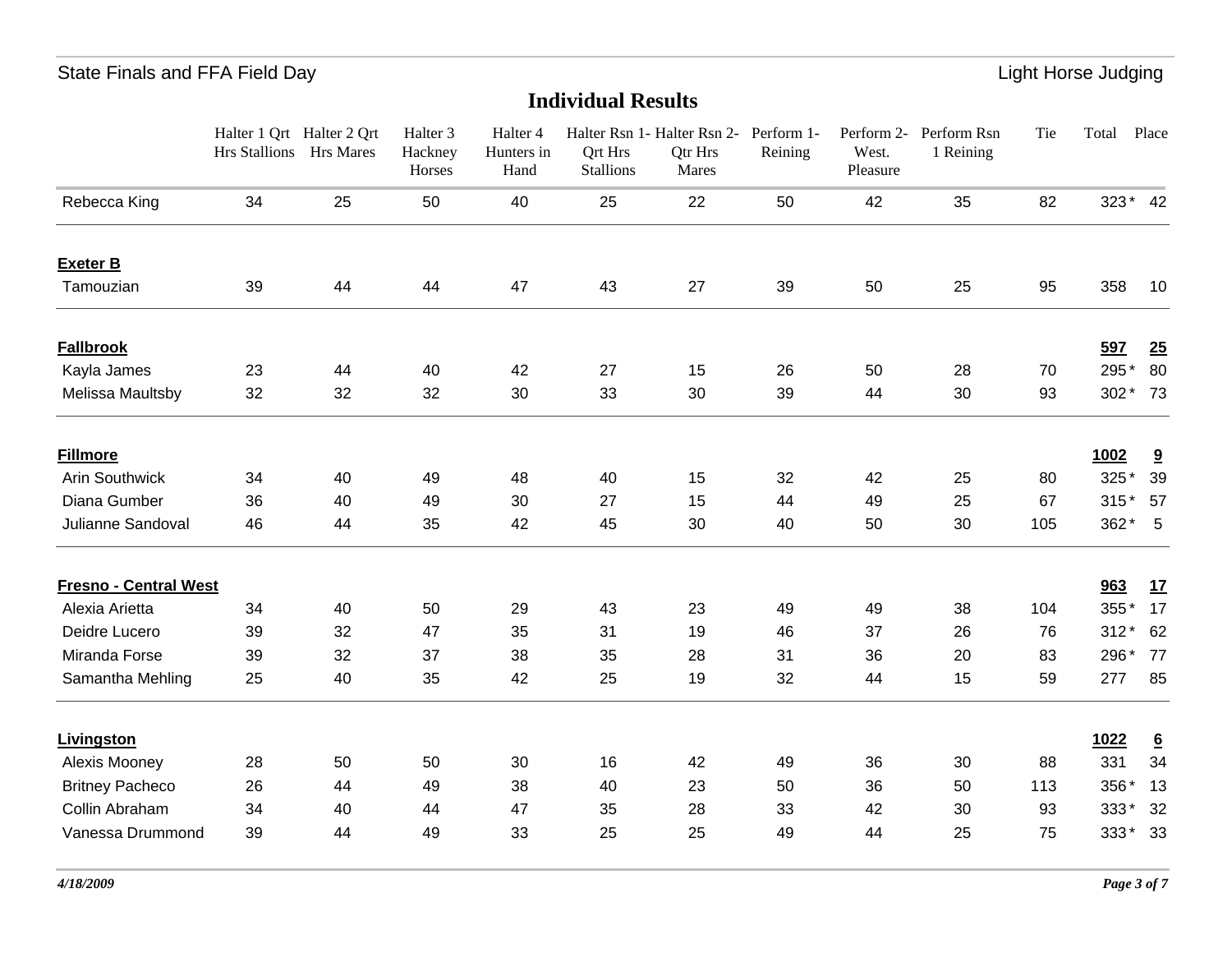|                            | Halter 1 Qrt Halter 2 Qrt<br>Hrs Stallions Hrs Mares |    | Halter <sub>3</sub><br>Hackney<br>Horses | Halter 4<br>Hunters in<br>Hand | Ort Hrs<br><b>Stallions</b> | Halter Rsn 1- Halter Rsn 2- Perform 1-<br>Qtr Hrs<br>Mares | Reining | West.<br>Pleasure | Perform 2- Perform Rsn<br>1 Reining | Tie | Total    | Place           |
|----------------------------|------------------------------------------------------|----|------------------------------------------|--------------------------------|-----------------------------|------------------------------------------------------------|---------|-------------------|-------------------------------------|-----|----------|-----------------|
| Lodi A                     |                                                      |    |                                          |                                |                             |                                                            |         |                   |                                     |     | 1012     | $\underline{8}$ |
| Alexandra Mccarty          | 34                                                   | 44 | 49                                       | 44                             | 29                          | 25                                                         | 46      | 50                | 25                                  | 79  | 346*     | 23              |
| Amanda Mcleod              | 26                                                   | 44 | 49                                       | 34                             | 30                          | 28                                                         | 46      | 50                | 40                                  | 98  | $347*$   | 22              |
| <b>Brittany Young</b>      | 25                                                   | 25 | 47                                       | 32                             | 25                          | 28                                                         | 50      | 44                | 40                                  | 93  | 316      | 53              |
| Marisa Beatie              | 26                                                   | 40 | 49                                       | 34                             | 32                          | 20                                                         | 49      | 49                | 20                                  | 72  | 319 * 51 |                 |
| Lodi B                     |                                                      |    |                                          |                                |                             |                                                            |         |                   |                                     |     | 519      | 27              |
| Elisabeth Woew             | 32                                                   | 28 | 47                                       | 27                             | 27                          | 12                                                         | 31      | 44                | 15                                  | 54  | 263* 90  |                 |
| Steven Boswell             | 26                                                   | 32 | 47                                       | 40                             | 15                          | 10                                                         | 49      | 37                | 0                                   | 25  | 256* 91  |                 |
| <b>Maxwell</b>             |                                                      |    |                                          |                                |                             |                                                            |         |                   |                                     |     | 1034     | $\overline{4}$  |
| Jillian Barsotti           | 34                                                   | 29 | 46                                       | 48                             | 40                          | 24                                                         | 49      | 44                | 45                                  | 109 | 359* 9   |                 |
| <b>Maddie Dunlas</b>       | 26                                                   | 32 | 37                                       | 48                             | 29                          | 22                                                         | 44      | 50                | 32                                  | 83  | 320* 47  |                 |
| Sarena Robertson           | 34                                                   | 40 | 50                                       | 35                             | 33                          | 35                                                         | 46      | 37                | 45                                  | 113 | 355* 15  |                 |
| <b>Tori Jones</b>          | 34                                                   | 40 | 49                                       | 29                             | 31                          | 21                                                         | 32      | 50                | 23                                  | 75  | 309      | 68              |
| <b>Merced</b>              |                                                      |    |                                          |                                |                             |                                                            |         |                   |                                     |     | 993      | <u>11</u>       |
| Amber Long                 | 23                                                   | 40 | 44                                       | 48                             | 30                          | 25                                                         | 44      | 50                | 30                                  | 85  | 334*     | 31              |
| Kerstyn Locken             | 34                                                   | 33 | 41                                       | 43                             | 29                          | 37                                                         | 28      | 49                | 30                                  | 96  | 324 * 41 |                 |
| <b>Lauren Elliott</b>      | 36                                                   | 32 | 49                                       | 50                             | 26                          | 22                                                         | 39      | 50                | 19                                  | 67  | 323      | 43              |
| Rosemarie Borne            | 34                                                   | 40 | 50                                       | 50                             | 34                          | 20                                                         | 40      | 37                | 30                                  | 84  | 335* 29  |                 |
| Mira Loma- Jurupa Valley A |                                                      |    |                                          |                                |                             |                                                            |         |                   |                                     |     | 1099     | $\overline{1}$  |
| <b>Brooke Thompson</b>     | 41                                                   | 40 | 45                                       | 50                             | 36                          | 24                                                         | 49      | 49                | 22                                  | 82  | 356* 14  |                 |
| Jessica Abott              | 26                                                   | 42 | 41                                       | 48                             | 36                          | 32                                                         | 40      | 50                | 30                                  | 98  | 345* 24  |                 |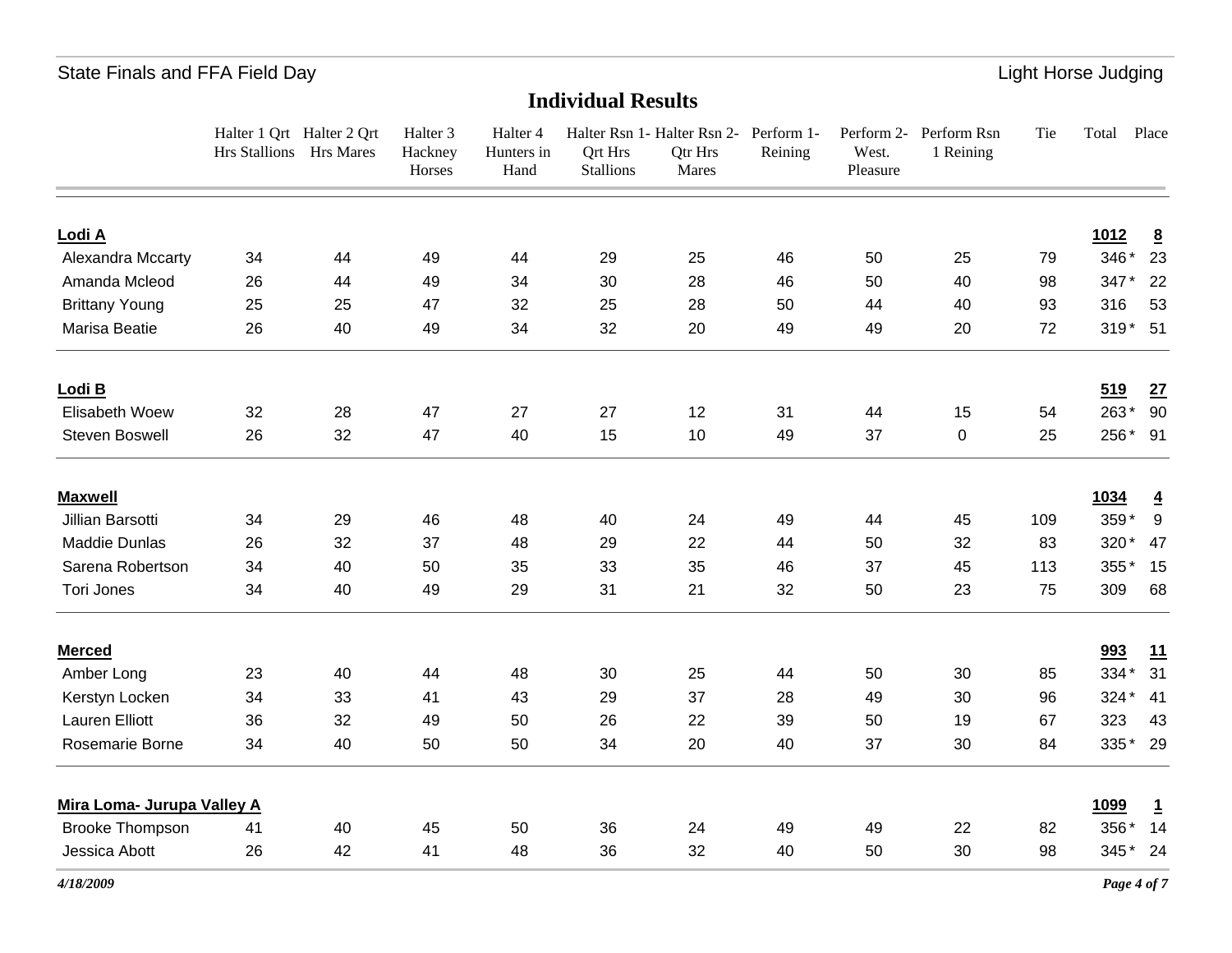|                                 | Halter 1 Qrt Halter 2 Qrt<br>Hrs Stallions Hrs Mares |    | Halter <sub>3</sub><br>Hackney<br>Horses | Halter 4<br>Hunters in<br>Hand | Qrt Hrs<br><b>Stallions</b> | Halter Rsn 1- Halter Rsn 2-<br>Qtr Hrs<br>Mares | Perform 1-<br>Reining | Perform 2-<br>West.<br>Pleasure | Perform Rsn<br>1 Reining | Tie | Total   | Place          |
|---------------------------------|------------------------------------------------------|----|------------------------------------------|--------------------------------|-----------------------------|-------------------------------------------------|-----------------------|---------------------------------|--------------------------|-----|---------|----------------|
| Laura Rey                       | 36                                                   | 28 | 35                                       | 39                             | 36                          | 19                                              | 49                    | 42                              | 25                       | 80  | 309     | 66             |
| Vanessa Lemasters               | 34                                                   | 32 | 49                                       | 50                             | 50                          | 33                                              | 50                    | 50                              | 50                       | 133 | 398*    | $\overline{1}$ |
| Mira Loma- Jurupa Valley B      |                                                      |    |                                          |                                |                             |                                                 |                       |                                 |                          |     |         |                |
| Savanna Curtis                  | 34                                                   | 32 | 44                                       | 38                             | 26                          | 21                                              | 44                    | 37                              | 28                       | 75  | 304     | 72             |
| <b>Modesto- James C. Enochs</b> |                                                      |    |                                          |                                |                             |                                                 |                       |                                 |                          |     | 989     | 12             |
| Aspen Kenyon                    | 26                                                   | 40 | 41                                       | 48                             | 22                          | 21                                              | 30                    | 49                              | 28                       | 71  | 305*    | 70             |
| Krista Baumann                  | 41                                                   | 29 | 47                                       | 48                             | 30                          | 31                                              | 44                    | 50                              | 50                       | 111 | 370*    | 2              |
| <b>Paris Farrell</b>            | 26                                                   | 42 | 44                                       | 44                             | 40                          | 33                                              | 28                    | 37                              | 20                       | 93  | 314* 58 |                |
| Thomas Villanueva               | 26                                                   | 40 | 42                                       | 48                             | 10                          | 18                                              | 26                    | 50                              | 10                       | 38  | 270     | 87             |
| Nipomo A                        |                                                      |    |                                          |                                |                             |                                                 |                       |                                 |                          |     | 979     | <u>14</u>      |
| Breanna Baker                   | 28                                                   | 40 | 49                                       | 29                             | 35                          | 30                                              | 26                    | 50                              | 40                       | 105 | 327*    | 38             |
| Jessica Noller                  | 36                                                   | 32 | 41                                       | 29                             | 35                          | 23                                              | 50                    | 36                              | 40                       | 98  | 322*    | 44             |
| Mario Ochoa                     | 26                                                   | 45 | 50                                       | 30                             | 25                          | 19                                              | 40                    | 42                              | 32                       | 76  | 309     | 67             |
| Tanya Martinez                  | 34                                                   | 50 | 40                                       | 48                             | 29                          | 43                                              | 49                    | 37                              | 0                        | 72  | $330*$  | 36             |
| Nipomo B                        |                                                      |    |                                          |                                |                             |                                                 |                       |                                 |                          |     |         |                |
| Leah Iliff                      | 23                                                   | 40 | 46                                       | 48                             | 28                          | 24                                              | 31                    | 50                              | 25                       | 77  | 315     | 55             |
| Oceanside- El Camino            |                                                      |    |                                          |                                |                             |                                                 |                       |                                 |                          |     | 979     | 15             |
| Alicia Artman                   | 23                                                   | 40 | 47                                       | 33                             | 24                          | 25                                              | 31                    | 36                              | 8                        | 57  | 267*    | 88             |
| Kayla Vanaseya                  | 39                                                   | 28 | 50                                       | 35                             | 40                          | 20                                              | 49                    | 49                              | 40                       | 100 | 350*    | 20             |
| Michelle Lightner               | 41                                                   | 40 | 47                                       | 44                             | 45                          | 25                                              | 40                    | 50                              | 30                       | 100 | 362*    | 6              |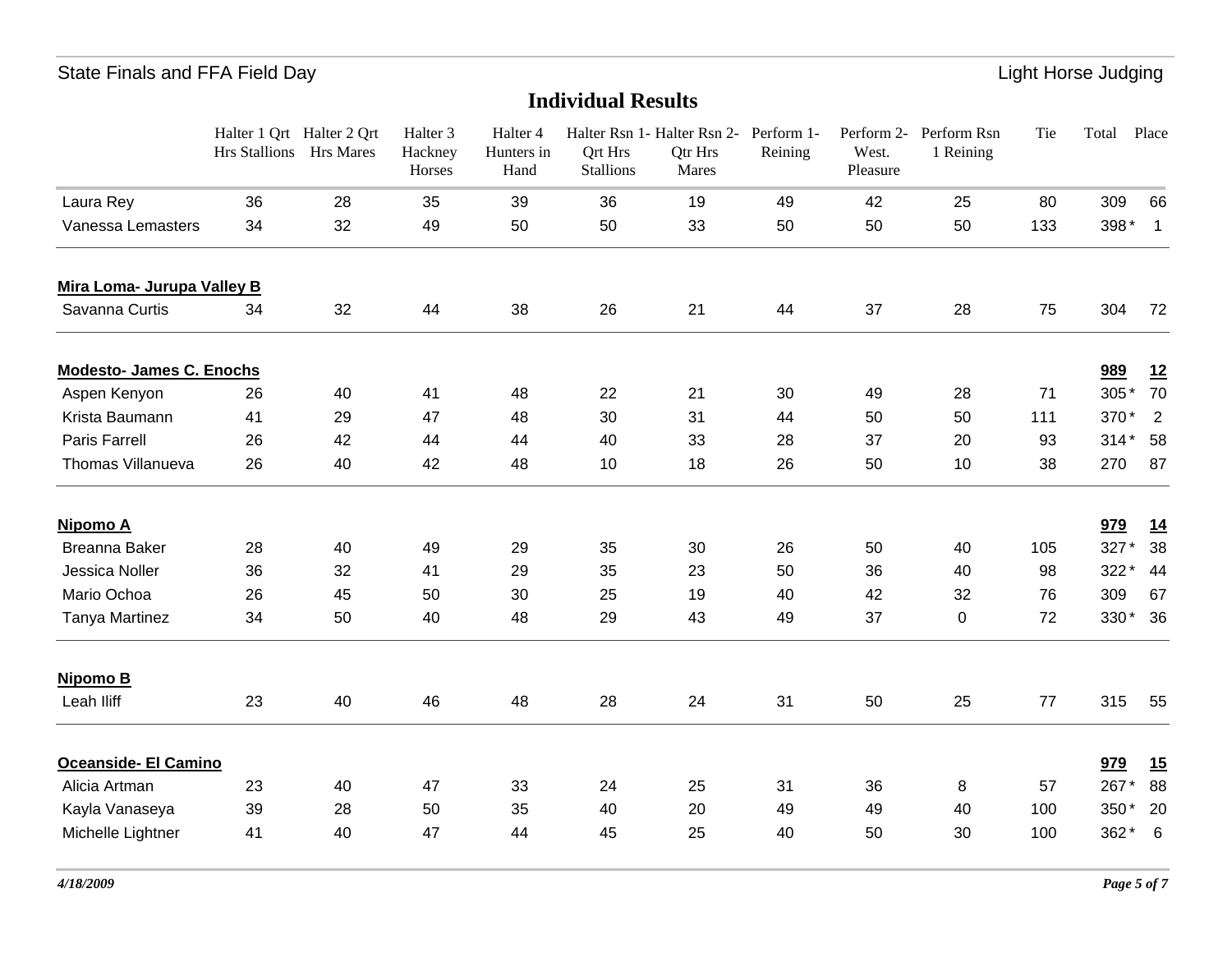|                               | Halter 1 Qrt Halter 2 Qrt<br>Hrs Stallions Hrs Mares |    | Halter <sub>3</sub><br>Hackney<br>Horses | Halter 4<br>Hunters in<br>Hand | Qrt Hrs<br><b>Stallions</b> | Halter Rsn 1- Halter Rsn 2- Perform 1-<br>Qtr Hrs<br>Mares | Reining | West.<br>Pleasure | Perform 2- Perform Rsn<br>1 Reining | Tie | Total    | Place     |
|-------------------------------|------------------------------------------------------|----|------------------------------------------|--------------------------------|-----------------------------|------------------------------------------------------------|---------|-------------------|-------------------------------------|-----|----------|-----------|
| Poway                         |                                                      |    |                                          |                                |                             |                                                            |         |                   |                                     |     | 944      | <u>19</u> |
|                               | 50                                                   | 32 | 46                                       | 44                             | 20                          | 25                                                         | 41      | 49                | 15                                  | 60  | 322*     | 46        |
| <b>Brooke Gamble</b>          | 46                                                   | 26 | 44                                       | 29                             | 32                          | 19                                                         | 50      | 49                | 18                                  | 69  | $313*61$ |           |
| Sarah Morris                  | 28                                                   | 40 | 47                                       | 42                             | 23                          | 14                                                         | 46      | 50                | 19                                  | 56  | 309* 69  |           |
| <b>Riverside- Norte Vista</b> |                                                      |    |                                          |                                |                             |                                                            |         |                   |                                     |     | 728      | 24        |
| Alisha Seabert                | 26                                                   | 40 | 50                                       | 33                             | 0                           | 0                                                          | 41      | 41                | 0                                   | 0   | 231      | 97        |
| <b>Leonard Sackos</b>         | 34                                                   | 31 | 44                                       | 45                             | $\pmb{0}$                   | 5                                                          | 40      | 37                | 5                                   | 10  | 241* 94  |           |
| Sandra Frederick              | 23                                                   | 49 | 50                                       | 50                             | $\mathbf 0$                 | 0                                                          | 40      | 37                | 0                                   | 0   | 249* 93  |           |
| <b>Tyler Archuleta</b>        | 28                                                   | 45 | 44                                       | 44                             | 0                           | 0                                                          | 41      | 36                | 0                                   | 0   | 238* 95  |           |
| San Jacinto                   |                                                      |    |                                          |                                |                             |                                                            |         |                   |                                     |     | 954      | <u>18</u> |
| Kalie Guillen                 | 41                                                   | 45 | 49                                       | 48                             | 30                          | 33                                                         | 32      | 44                | 35                                  | 98  | 357* 11  |           |
| Rebekah Davis                 | 34                                                   | 43 | 34                                       | 42                             | 27                          | 25                                                         | 26      | 37                | 20                                  | 72  | 288* 82  |           |
| <b>Teffanie Zeller</b>        | 26                                                   | 44 | 41                                       | 27                             | 33                          | 35                                                         | 41      | 37                | 25                                  | 93  | 309* 65  |           |
| <b>Santa Rosa</b>             |                                                      |    |                                          |                                |                             |                                                            |         |                   |                                     |     | 932      | 20        |
| Desiree Bowen                 | 46                                                   | 31 | 41                                       | 27                             | 26                          | 18                                                         | 39      | 49                | 3                                   | 47  | 280      | 84        |
| <b>Desiree Graves</b>         | 34                                                   | 44 | 40                                       | 42                             | 19                          | 22                                                         | 39      | 50                | 6                                   | 47  | 296*     | 79        |
| <b>Else Stuart</b>            | 26                                                   | 40 | 49                                       | 37                             | 30                          | 15                                                         | 49      | 49                | 30                                  | 75  | 325* 40  |           |
| Jill Drugala                  | 22                                                   | 40 | 50                                       | 37                             | 22                          | 26                                                         | 40      | 49                | 25                                  | 73  | 311* 64  |           |
| <b>Tulare A</b>               |                                                      |    |                                          |                                |                             |                                                            |         |                   |                                     |     | 912      | 22        |
| Alexis Sousa                  | 23                                                   | 32 | 46                                       | 45                             | 23                          | 21                                                         | 40      | 44                | 28                                  | 72  | 302*     | 74        |
| <b>Emmanuel Garcia</b>        | 28                                                   | 35 | 47                                       | 33                             | 28                          | 20                                                         | 44      | 49                | 6                                   | 54  | 290* 81  |           |